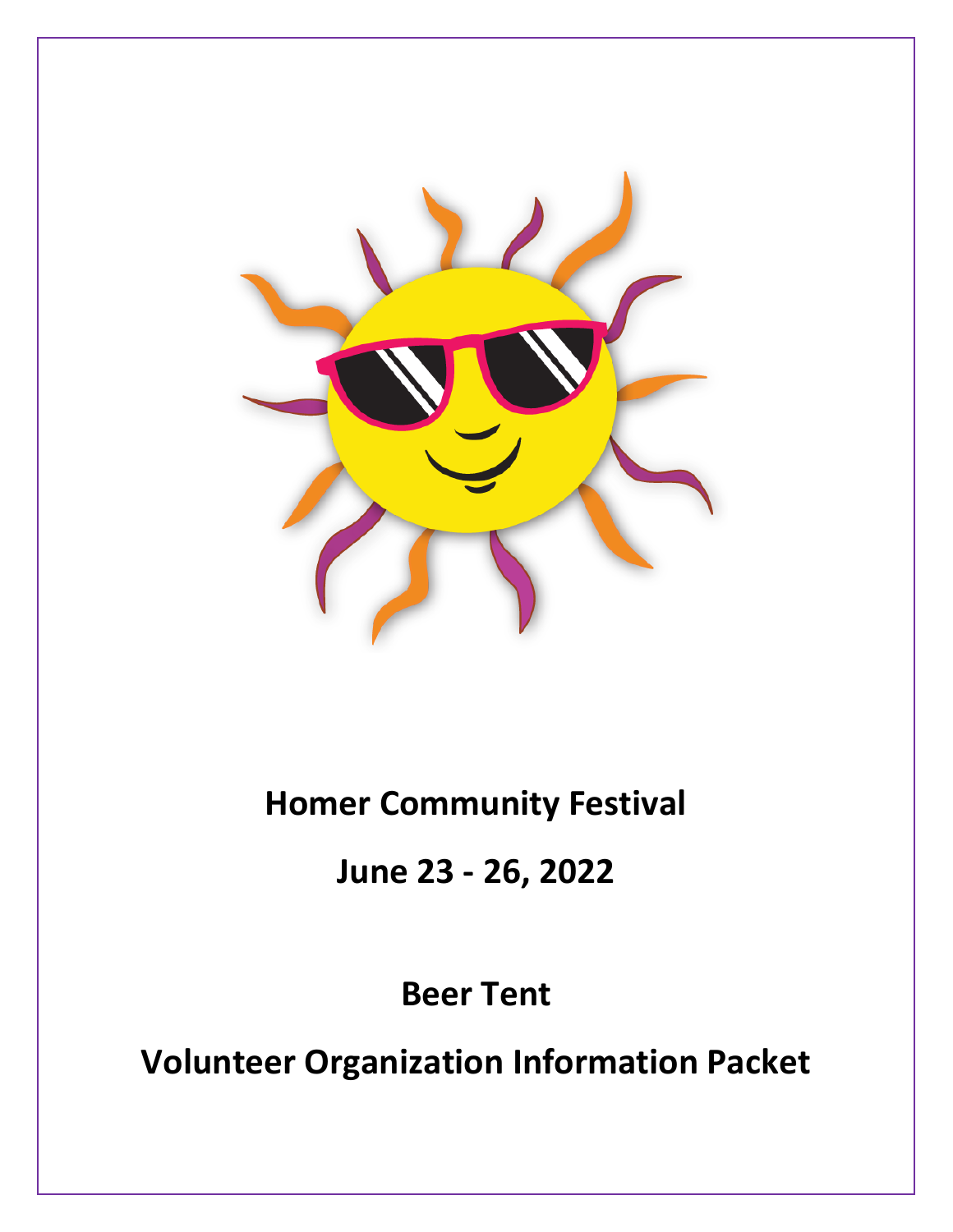

### **HOMER COMMUNITY FESTIVAL COMMITTEE GUIDELINES FOR SELECTING VOLUNTEER ORGANIZATIONS FOR THE HOMER COMMUNITY FESTIVAL BEER TENT**

*Please note that this document is not an official policy of the Village of Homer Glen. These guidelines were created for use by the Homer Community Festival Committee to assist in the fair assignment of community organizations to beer tent volunteer shifts. As money raised during this event can be quite impactful to organizations, the Committee is responsible for setting fair and achievable guidelines for selection purposes. The Committee reserves the right to make changes or exceptions to this procedure as it deems necessary. If you have any questions regarding this policy or the event, please contact Debbie Stevens at [dstevens@homerglenil.org](mailto:dstevens@homerglenil.org) or by phone at 708-966-0059..* 

The Homer Community Festival Committee is accepting applications from organizations who wish to raise money for their organization by managing beer tent operations at the event. Organizations will be responsible for stocking of beer (unloading from a refrigerated truck), beer sales, and assisting with beer tent clean up during and after the event. In exchange, all tips earned by said organizations are considered the profit of the organization. The organization also has the ability to raise additional funds during the event through merchandise sales and raffles at the approval and discretion from the Committee.

Interested organizations should meet the requirements listed in the policy and application for organizations. The deadline for submission of applications is April 5. The Committee will review applications at the Committee meeting on April 6, and those organizations who have provided a completed application and qualify will be assigned a day and time slot for serving in the Beer Tent. If all of the time slots have not been filled at the meeting on April 6, applications will continue to be accepted until all time slots are filled.

The Committee strongly suggests that organizations who have not volunteered in the Beer Tent in previous years to apply for the early time slot on Saturday or on Sunday. Organizations that have served in previous years will have an advantage for selection to cover the busiest shifts. Please keep in mind that the number of volunteers needed varies by each day, as event hours and crowd vary. Your organization must be able to meet the minimum requirement for the number of volunteers for the day they are applying.

**Please note that volunteers from your organization MAY NOT CONSUME ALCOHOL while volunteering on your organization's behalf. Anyone found in violation of this will be removed from service immediately, and your organization may be prohibited from participating in future events.**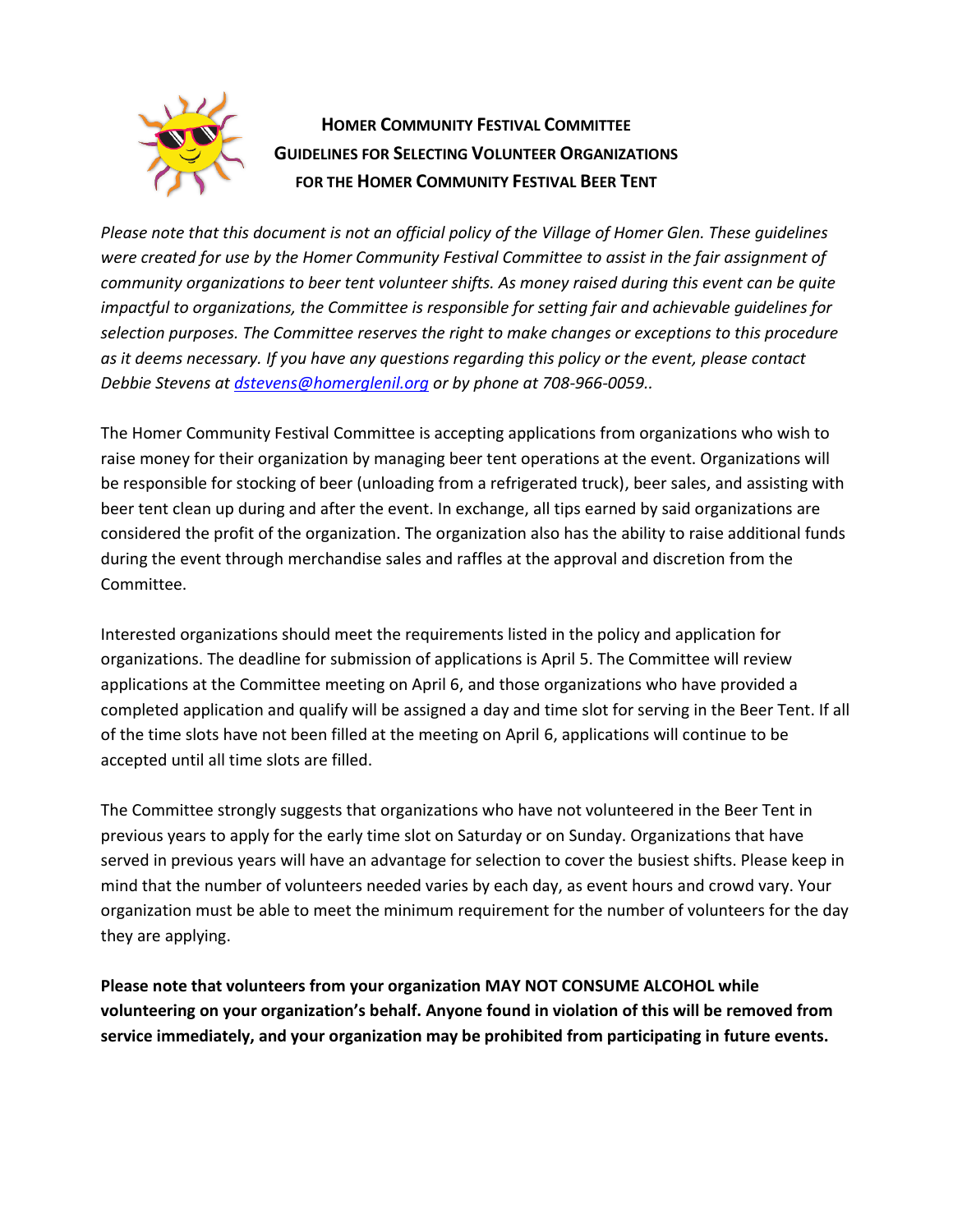#### **ELIGIBILITY**

- 1. **The services provided by the organization's general operations must benefit and provide direct service to the Homer Community (Homer Glen and Homer Township).** If your organization does not primarily service the Homer Community in its general operations, an itemization of the services and number of Homer Glen and Homer Township residents served or impacted by your organization must be provided.
- 2. Organization must be **not-for-profit or charitable in nature**. Organizations must be non-sectarian and apolitical in nature and missions; unless they can demonstrate that the service they provide is available to the public without discrimination, regardless of any affiliation.
- 3. **A list of volunteers must be provided at the Volunteer Organization meeting** to be held no later than June 20, 2022. Volunteers must be over the age of 21 to serve (volunteers under 21 may be used to assist in cleaning up the area, but all registered volunteers must be at least 21 years of age).
- 4. **Organizations must have at least two volunteers who are BASSET certified**, or are willing to take the BASSET course and provide certification prior to the date assigned to work. If you have individuals that would like BASSET training, a class will be offered at the Village Hall on May 21, 2022. Registration for the class is required.
- 5. Any organization which is accepted but unable to volunteer for any reason must notify the committee ASAP, before the event takes place. If said organization does not provide the required notice to cancel, that organization may become ineligible for participation in future events.

#### **MINIMUM/RECOMMENDED REQUIREMENTS**

**Thursday**: 10-15 volunteers over the age of 21 to serve and assist in beer tent clean up.

**Friday:** 20 volunteers over the age of 21 to serve, three volunteers (can be under 21) to assist in beer tent clean up.

**Saturday:** 20-25 volunteers over the age of 21 to serve, three volunteers (can be under 21) to assist in beer tent clean up.

**Sunday:** 5-10 volunteers over the age of 21 to serve and assist in beer tent clean up.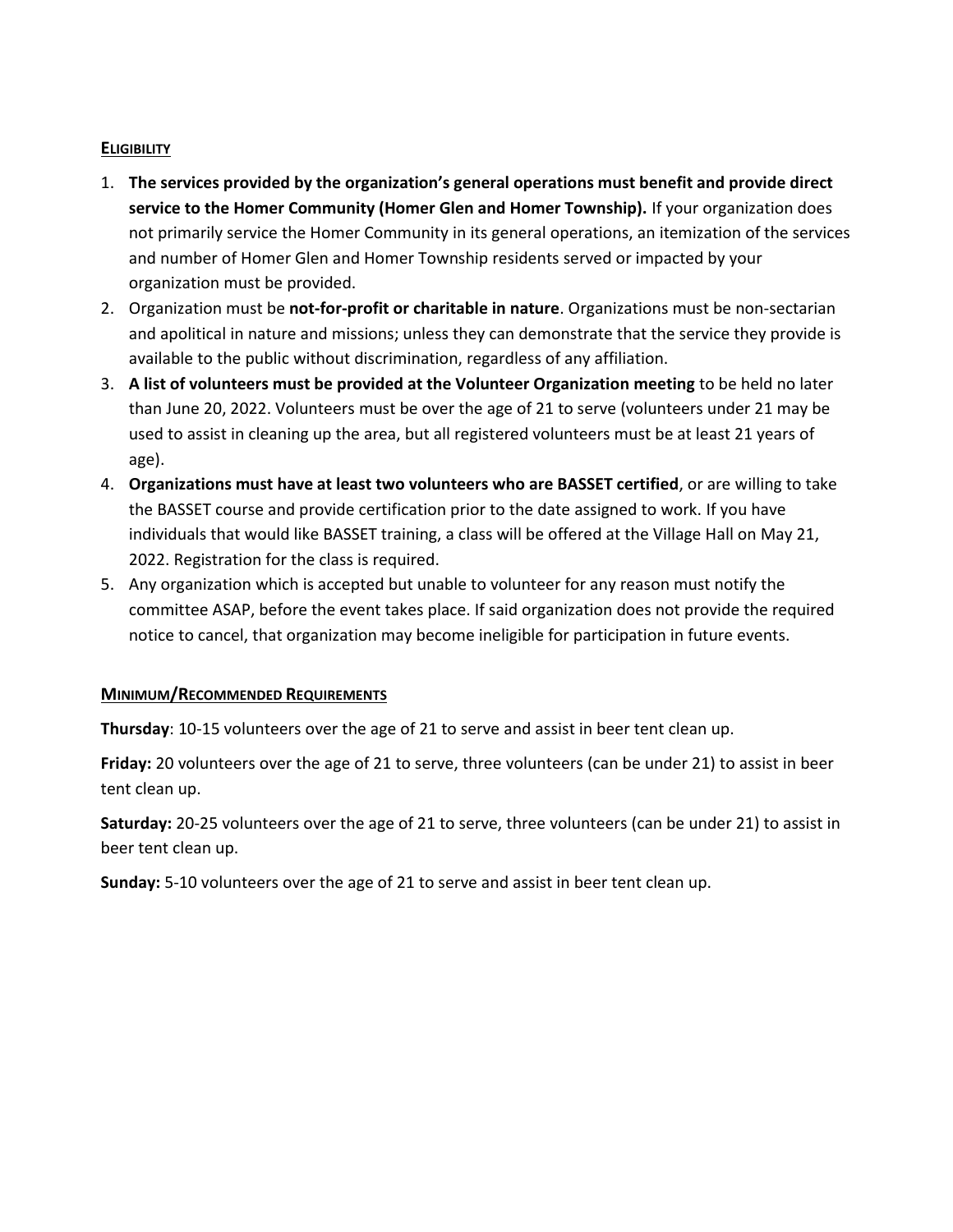

## **HOMER COMMUNITY FESTIVAL 2022 APPLICATION FOR BEER TENT VOLUNTEER ORGANIZATIONS**

Please complete the following application in its entirety. Incomplete applications may result in disqualification. If more space is required please attach additional pages. Feel free to include additional supporting documents.

Please indicate your preference and availability for the shifts below. Indicate first choice, second choice, third, unavailable, etc. We cannot guarantee these preferences will be accommodated. Shifts and times for the actual event are subject to change from what is listed.

| Thursday, June 23, 4:30-Midnight |
|----------------------------------|
| Friday, June 24, 4:30-Midnight   |
| Saturday, June 25, 1:30-7 p.m.   |
| Saturday, June 25, 6:30-Midnight |
| Sunday, June 26, 1:30-8:00 p.m.  |

Description type of organization (not-for-profit, tax exempt, 501(c)(3), community service, etc.): \_\_\_\_\_\_\_\_\_\_\_\_\_\_\_\_\_\_\_\_\_\_\_\_\_\_\_\_\_\_\_\_\_\_\_\_\_\_\_\_\_\_\_\_\_\_\_\_\_\_\_\_\_\_\_\_\_\_\_\_\_\_\_\_\_\_\_\_\_\_\_\_\_\_\_\_\_\_

\_\_\_\_\_\_\_\_\_\_\_\_\_\_\_\_\_\_\_\_\_\_\_\_\_\_\_\_\_\_\_\_\_\_\_\_\_\_\_\_\_\_\_\_\_\_\_\_\_\_\_\_\_\_\_\_\_\_\_\_\_\_\_\_\_\_\_\_\_\_\_\_\_\_\_\_\_\_ \_\_\_\_\_\_\_\_\_\_\_\_\_\_\_\_\_\_\_\_\_\_\_\_\_\_\_\_\_\_\_\_\_\_\_\_\_\_\_\_\_\_\_\_\_\_\_\_\_\_\_\_\_\_\_\_\_\_\_\_\_\_\_\_\_\_\_\_\_\_\_\_\_\_\_\_\_\_ \_\_\_\_\_\_\_\_\_\_\_\_\_\_\_\_\_\_\_\_\_\_\_\_\_\_\_\_\_\_\_\_\_\_\_\_\_\_\_\_\_\_\_\_\_\_\_\_\_\_\_\_\_\_\_\_\_\_\_\_\_\_\_\_\_\_\_\_\_\_\_\_\_\_\_\_\_\_